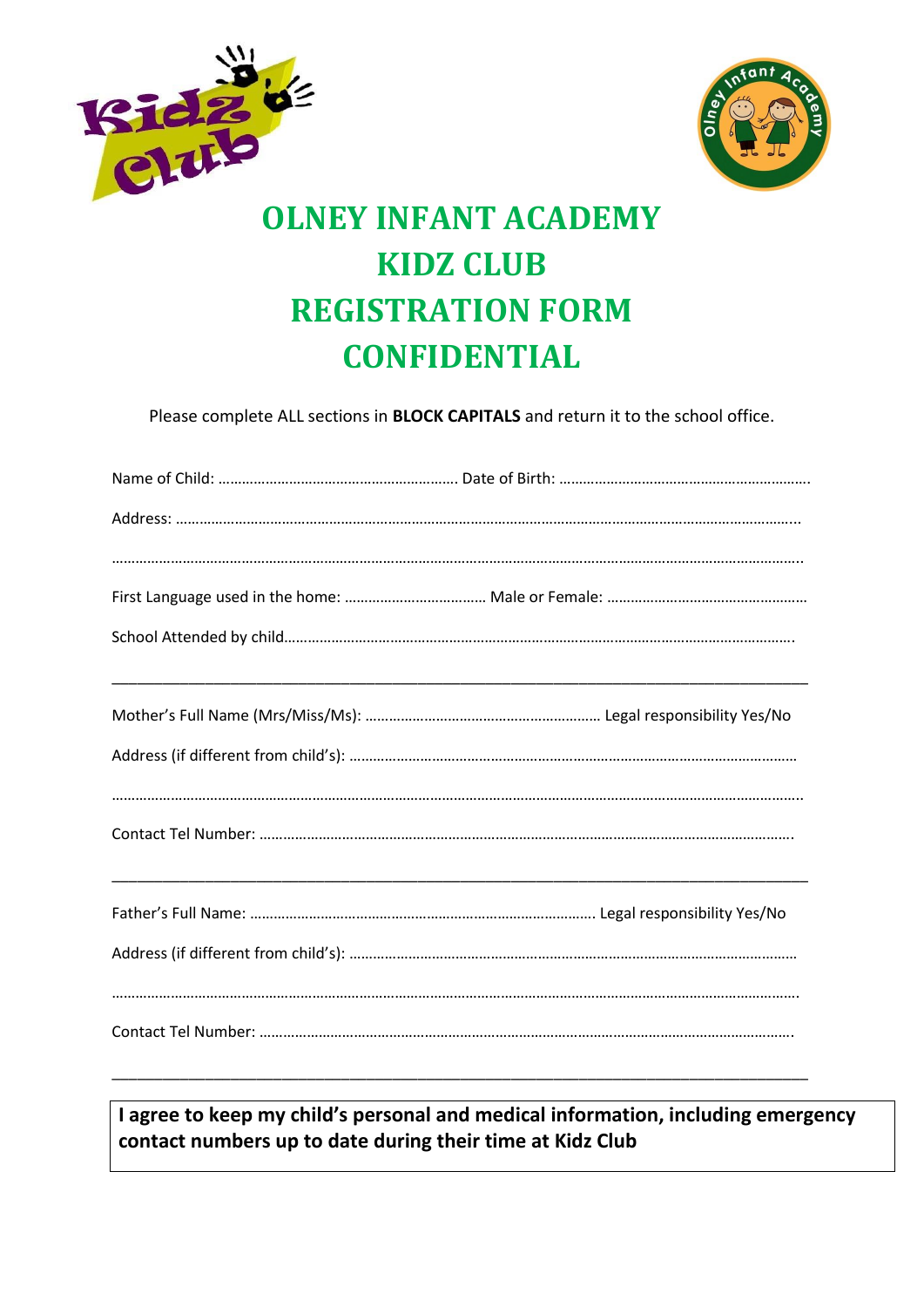#### **PARENTAL CONSENT**

Throughout their time at Kidz Club, your child may be invited to take part in activities and trips which may take place outside of the school premises. Some of our activities take place at the local park (weather permitting) and other trips may be further afield and travel arrangements will either be in a mini bus or a coach from a company that specialises in school trips (all coaches are fitted with seat belts). In order to comply with the Health and Safety legislation, please can you complete the parental/carer form below.

## **PERMISSIONS REQUIRED**

We like to share our children's achievements on our School Website, the Phone Box magazine and for school promotional materials. In accordance with the Children's Act 1989/2004 for video and photographic images of your child we require your permission together with permission to view DVDs.

| Videos & Photos                                                                                  | Yes $\bigcirc$ | No            |
|--------------------------------------------------------------------------------------------------|----------------|---------------|
| <b>MEDICAL INFORMATION</b>                                                                       |                |               |
| Does your child have a medical condition?:                                                       |                |               |
| Details:                                                                                         | Yes $\bigcirc$ | No $\bigcirc$ |
|                                                                                                  |                |               |
| Does your child have any allergies:                                                              |                |               |
| (including food allergies/intolerances)                                                          |                |               |
| Details:                                                                                         | Yes $\bigcirc$ | No $\bigcirc$ |
|                                                                                                  |                |               |
| Does your child have an Epipen:                                                                  | Yes $\bigcirc$ | No $\bigcirc$ |
|                                                                                                  |                |               |
| Is your child taking regular medication that would<br>need to be administered during Kidz Club:- |                |               |
| Details:                                                                                         |                |               |
|                                                                                                  | Yes $\bigcap$  | No $\bigcap$  |
| Does your child have any dietary requirements?                                                   |                |               |
| Details:                                                                                         |                |               |
|                                                                                                  | Yes $\bigcirc$ | No $\bigcirc$ |
| Does your child have any other additional needs that<br>you feel we should be aware of:          |                |               |
| Details:                                                                                         | Yes $\bigcirc$ | No            |
|                                                                                                  |                |               |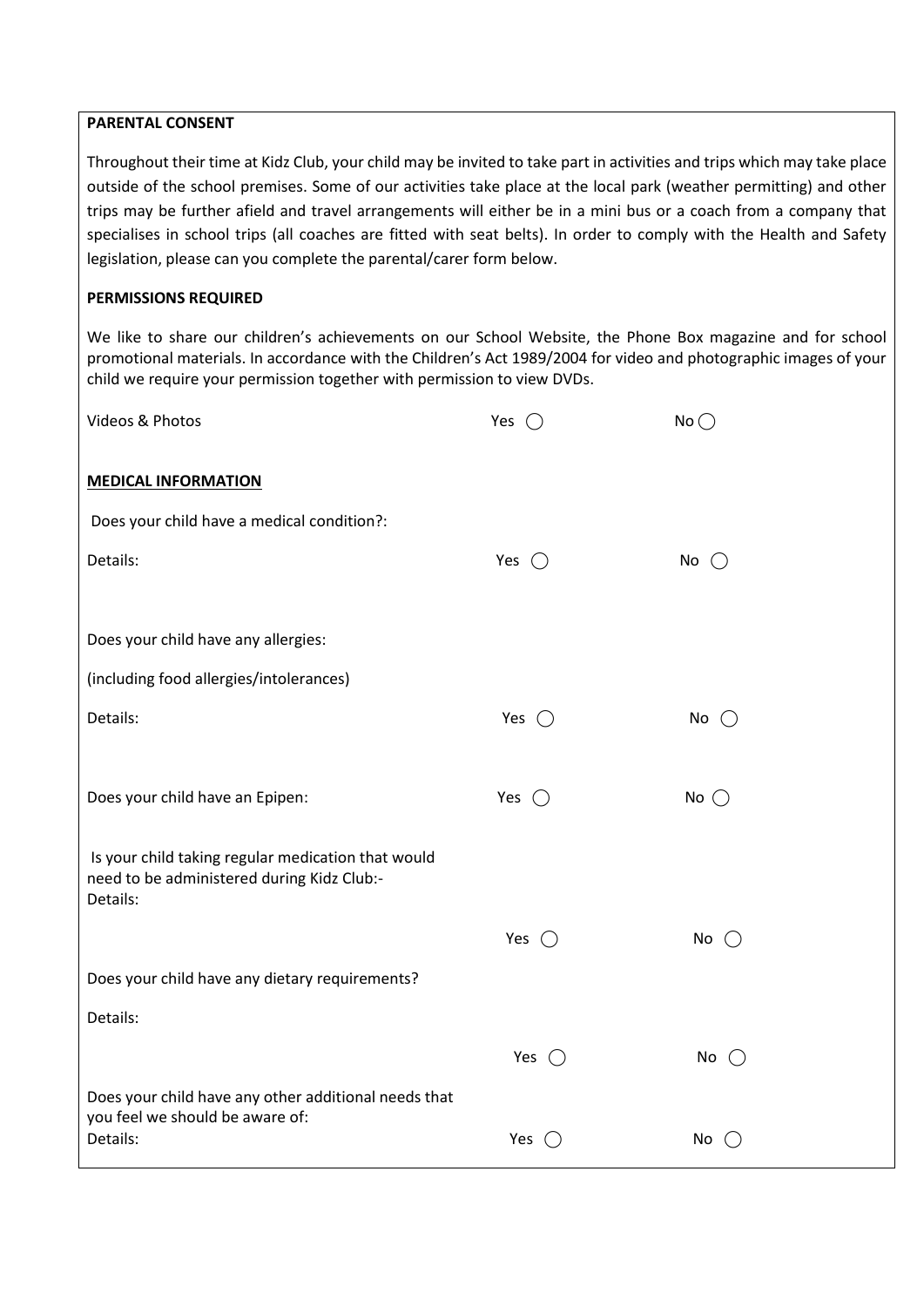| Please advise if there are any activities that you do not want your child to take part in such<br>as face painting, cooking, bouncy castles etc. (all activities are fully supervised |                                                                                                         |                                     |  |
|---------------------------------------------------------------------------------------------------------------------------------------------------------------------------------------|---------------------------------------------------------------------------------------------------------|-------------------------------------|--|
|                                                                                                                                                                                       |                                                                                                         |                                     |  |
| Does your child have an inhaler?                                                                                                                                                      | Yes $\bigcirc$                                                                                          | No $\bigcirc$                       |  |
| condition                                                                                                                                                                             | I confirm that my child has been prescribed an inhaler for Asthma, or as a reliever for another medical |                                     |  |
| <b>MEDICAL CONSENT DECLARATION</b><br>I agree to my son/daughter<br>Receiving medical treatment including emergency medical treatment as considered by the Medical Authorities.       |                                                                                                         |                                     |  |
| <b>Operations</b><br>Anesthetic<br><b>Blood Transfusions</b>                                                                                                                          | Yes $\bigcirc$<br>Yes $\bigcap$<br>Yes $\bigcirc$                                                       | No<br>No $\bigcirc$<br>No $\bigcap$ |  |
|                                                                                                                                                                                       |                                                                                                         |                                     |  |
|                                                                                                                                                                                       |                                                                                                         |                                     |  |
|                                                                                                                                                                                       |                                                                                                         |                                     |  |
|                                                                                                                                                                                       |                                                                                                         |                                     |  |
|                                                                                                                                                                                       |                                                                                                         |                                     |  |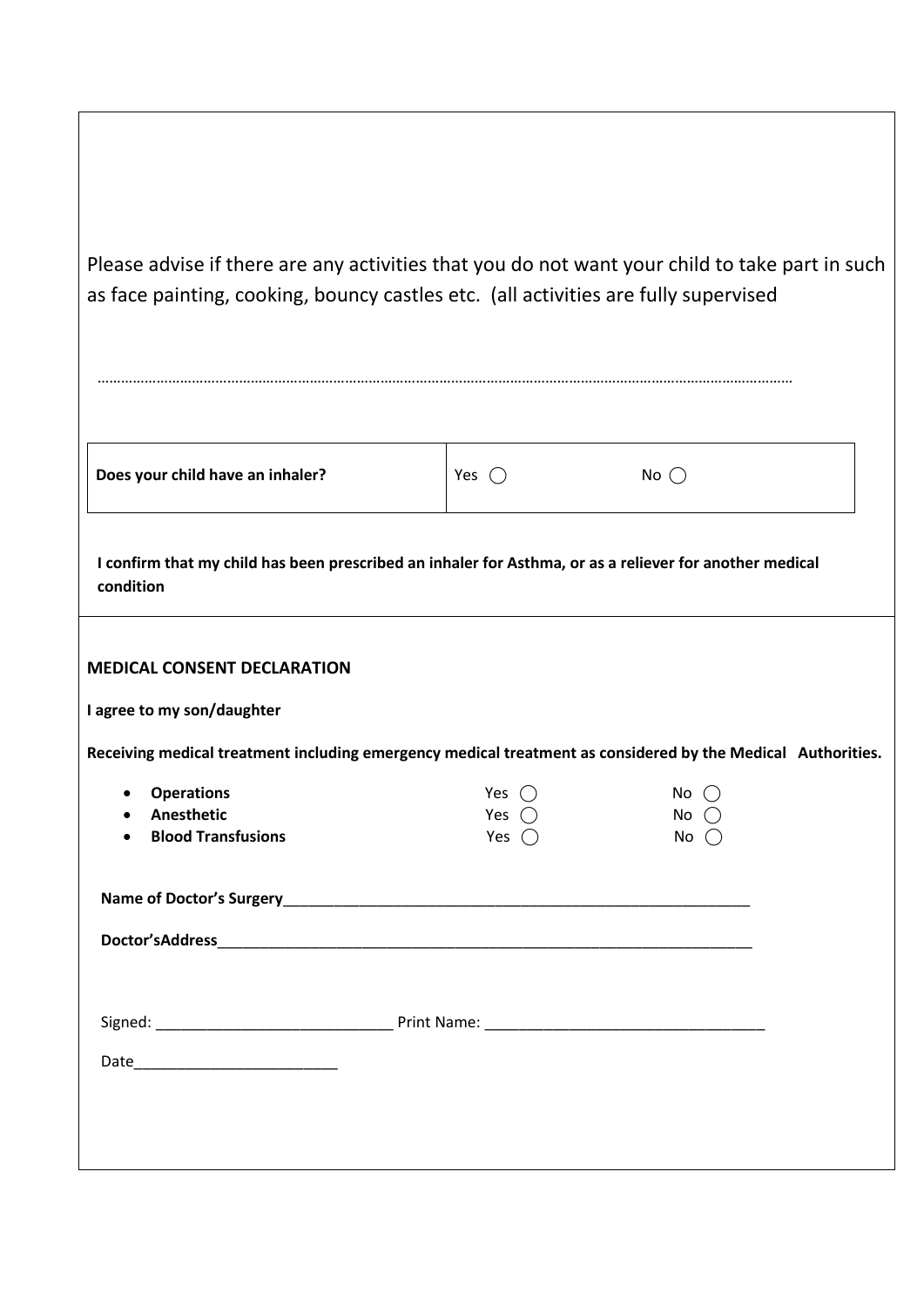#### **COLLECTION OF YOUR CHILD & EMERGENCY CONTACT NUMBERS**

Please provide the names of the adults who have authorisation to collect your child.  **(Anyone under the age of 16 must have written consent on behalf of the Parent/Carer to collect your child)**

It is extremely important that we are able to contact you during the day should there be a problem with your child. Please give details of the people whom you wish to be contacted. Ideally this should be both parents plus at least one other person,

| 1 <sup>st</sup> Contact                                        | 2nd Contact                                         |
|----------------------------------------------------------------|-----------------------------------------------------|
|                                                                |                                                     |
|                                                                |                                                     |
|                                                                |                                                     |
|                                                                |                                                     |
| <b>Parental Responsibility</b><br><b>Example 19</b><br>NO.     | Parental Responsibility<br><b>EXAMPLE</b><br>NO.    |
|                                                                |                                                     |
|                                                                |                                                     |
|                                                                |                                                     |
|                                                                |                                                     |
| <b>3rd Contact</b>                                             | 4 <sup>th</sup> Contact                             |
|                                                                |                                                     |
|                                                                |                                                     |
|                                                                |                                                     |
|                                                                |                                                     |
| <b>Parental Responsibility</b><br><b>Example 19 YES</b><br>NO. | <b>Parental Responsibility</b><br><b>YES</b><br>NO. |
|                                                                |                                                     |
|                                                                |                                                     |